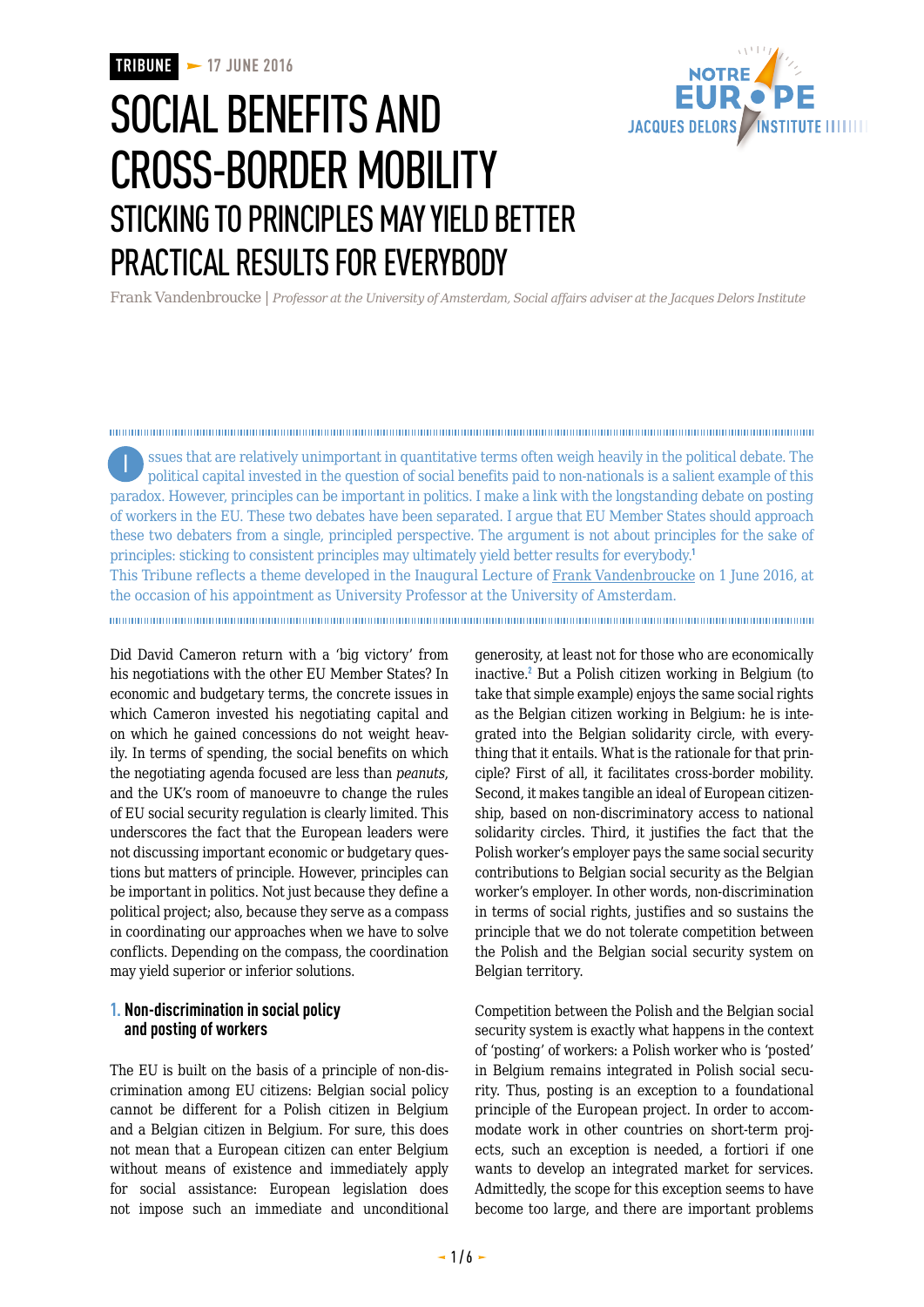**NOTRE** 

of inspection and control. That is the reason why a number of Member States, notably the Netherlands, ask for reform. The European Commission launched a proposal to reform the Posted Workers Directive on March 8th, but that proposal has, politically, been blocked by the fact that 11 Member States (Centraland Eastern European Member States, together with Denmark) used the so-called 'yellow card' via their national parliaments.

I should add to this that posting does not create a simple pattern of 'social security competition' against the mature welfare states of North-Western Europe. Social security contributions are lower (in proportion to wages) in Poland than in Belgium or France, but it is not the case that social security contributions are systematically lower in the new Member States, compared to social security contributions in the EU's mature welfare states (Denmark and the UK are counterexamples, with social security contributions that are much lower than in the EU12). The insufficient control of 'letter-box' companies, which are created for reasons of wage cost optimization, is a major problem, rather than a systematic difference in the relative weight of social security contributions between mature and less developed welfare states in the EU.<sup>3</sup> Moreover, the main areas of concern with regard to posting, for countries that want to reform the system, are related to wages, working conditions and industrial relations, rather than to differences in social security systems.

In other words, posting is more than just an exception to principles of social security coordination, it is an exception to a broader notion of integration of all individuals working on a country's territory into the social fabric of that country. This broader notion of integration into the 'solidarity circle' of the Member State in which one works, both in terms of wages, working conditions and social security contributions and entitlements, is the overarching principle at stake; the challenge is to find a balance between the need for an integrated market in services (for which posting is necessary) on one hand, and the foundational role of that overarching principle on the other hand.<sup>4</sup>

### **2. The United Kingdom's special case**

From a macro perspective, posting is a relatively marginal phenomenon in EU labour markets, but in many countries posting is a more important phenomenon than, say, child benefits paid out to non-resident children. Moreover, posting has an important impact on specific sectors in which it is concentrated. Whilst child benefits paid to non-residents is truly 'peanuts' in most EU Member States, the problem of posting cannot be dismissed as 'peanuts'.

However, posting is relatively unimportant in the UK. Compared to Germany, France, Belgium, the Netherlands and Austria, the number of posted workers sent to the UK is limited, notably when the comparison is limited to posted workers sent by EU12 Member States. The number of posted workers 'sent' by UK companies is also relatively limited, certainly when compared to Poland, Germany and France. Geographical proximity is probably an explanation for the limited importance of the UK as a destination country (for workers sent from the EU12), as compared to some continental welfare states. But, *prima facie*, it is a plausible conjecture that the competitive edge of posting vis-à-vis the use of British employment contracts for mobile workers is reduced by the low level of social security contributions in the UK, the high degree of labour market flexibility and the still relatively low level of minimum wages (from the employers' perspective), and by the system of in-work benefits linked with British employment contracts (from the workers' perspective).

Even when we discard the difference in employers' social security contributions, the UK is a rather special case with regard to the relationship between 'net disposable income' and 'gross wage', notably at the bottom end of the labour market. Figure 1, based on the MIPI-database<sup>5</sup>, illustrates this: we compare (in euros) the gross wage income for couples with one full-time earner, working at the minimum wage, and their net disposable income in two cases, one for a couple without children and one for a couple with children. The countries are ranked on the basis of the level (in euros) of the net disposable income in the case of a couple with two children.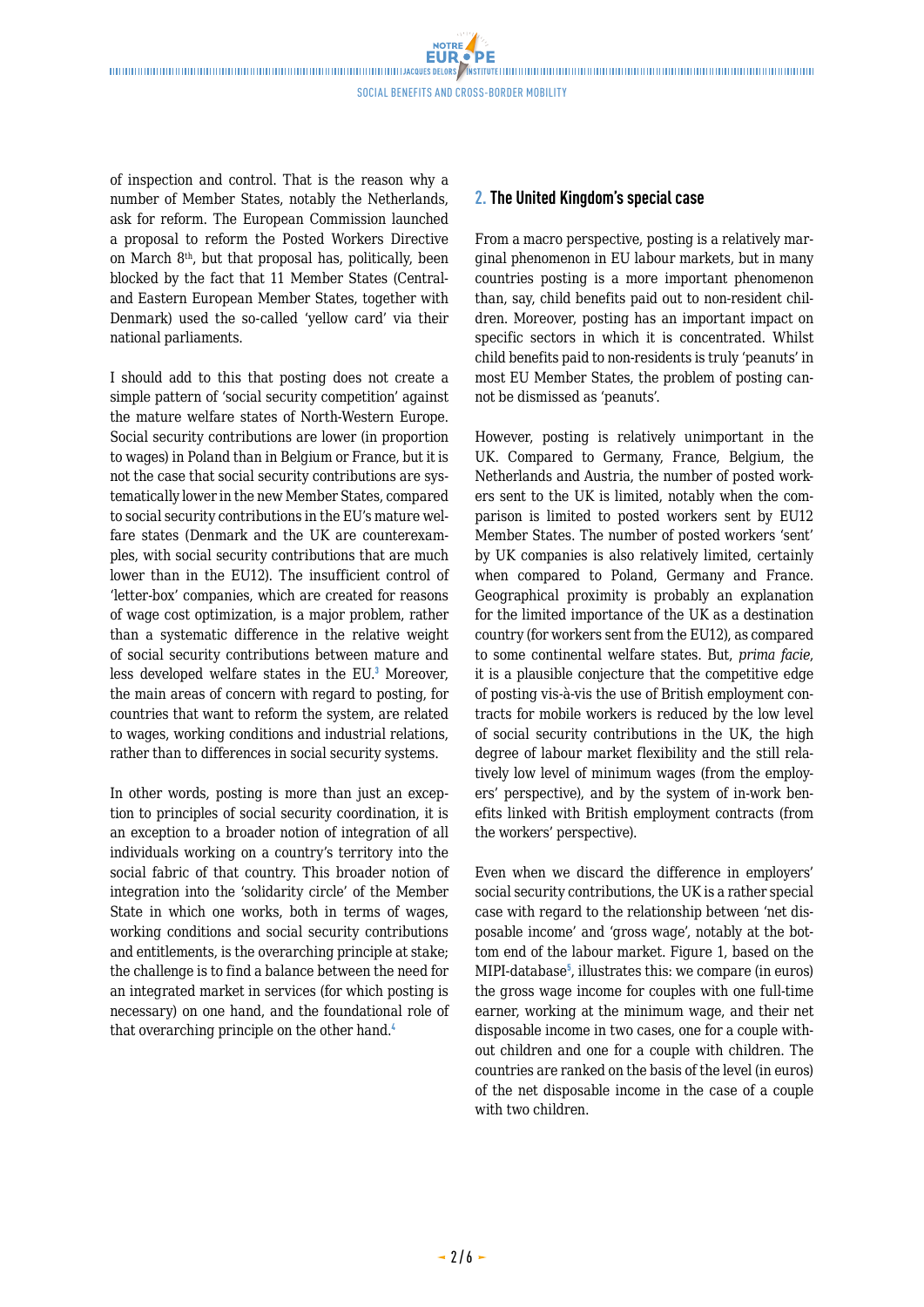Social benefits and cross-border mobility

NOTRE

 $\overline{0}$ 5000  $10000$ 15000  $20000$ 25000  $30000$ 35000  $40000$  $/5000$ LU IE AT FI UK DE FR NL DK BE IT SI EL CZ ES SK EE PL HU LT PT LV RO BG € $\blacksquare$  Net disposable income, couple with 2 kids  $\blacksquare$  Net disposable income, couple without kids  $\blacksquare$  Gross wage income

**FIGURE 1 Net disposable income and gross wage income**

Source: CSB MIPI Version 3/2013 (Van Mechelen, N., Marchal, S., Goedemé, T., Marx, I., & Cantillon, B. (2011). The CSB-Minimum Income Protection Indicators dataset (CSB-MIPI) (CSB Working Paper Series CSB WP 11/05). Antwerp: Herman Deleeck Centre for Social Policy, University of Antwerp).

The minimum wage in the UK is lower than in all EU15 Member States, except Greece, Spain and Portugal<sup>6</sup>, but the net disposable income for a couple with two children living on one full-time minimum wage is relatively high when compared with most of the EU15 Member States. For couples with children, the British in-work benefits are very important indeed. Space forbids to elaborate upon the merits and drawbacks of a policy based on in-work benefits. I consider it a sensible policy, with advantages, disadvantages and some pitfalls.<sup>7</sup> For the issue at hand in the UK-EU deal, two observations follow from Figure 1:

- in terms of the net income level for these couples with children, the UK is not (or not much) more generous than Finland, Austria, Ireland, Germany, France, the Netherlands and Denmark; so conceived, the UK is not an exceptional 'welfare magnet';<sup>8</sup>
- the British budgetary effort made to achieve the twin goals of attractive net disposable incomes for households with children working on low wages and relatively low labour costs (i.e. the difference between the blue and the yellow bars in Figure 1) is considerable, but it is comparable to the budgetary effort in Austria and Ireland<sup>9</sup>; in Finland and Germany this budgetary effort is also important, though ca. 30% lower than in the UK. One should note that the instruments applied differ from country to country. In the UK the budgetary effort is the combined result of a 'working tax credit' and a 'child tax credit', i.e. a system of non-contributory

in-work benefits which include a top-up for households with children; traditional child benefits play a minor role in the UK, compared to these in-work benefits. In the other countries, traditional socialsecurity based child benefits are relatively more important.

If follows that there is a certain 'logic' in the British position, which seems relatively unconcerned by the posting debate, but wants to safeguard its dual achievement of high net disposable income for low-wage workers with children and relatively low labour costs, yet only for UK citizens. This position is underpinned by the argument that in-work benefits are non-contributory benefits, i.e. should not be submitted to the same rigorous non-discrimination principles as traditional social security benefits. The latter argument is important from a European legal perspective, hence it should be distinguished from the argument on child benefits proper, which we briefly discuss in the next section $10$ . However, from a fundamental normative principle, I do not find the fact that the UK's position concerns noncontributory benefits convincing *per se*. Moreover, if the UK gets its way, it may become very tempting for other Member States, who develop the same 'budgetary effort' to support families living on low gross wages, to explore similar 'solutions' to avoid 'too much' social benefits for working non-nationals. More generally, the principle of non-discrimination will be under increasing pressure. Therefore, in the final section, I will return to the overall debate on posting and social security/social policy coordination.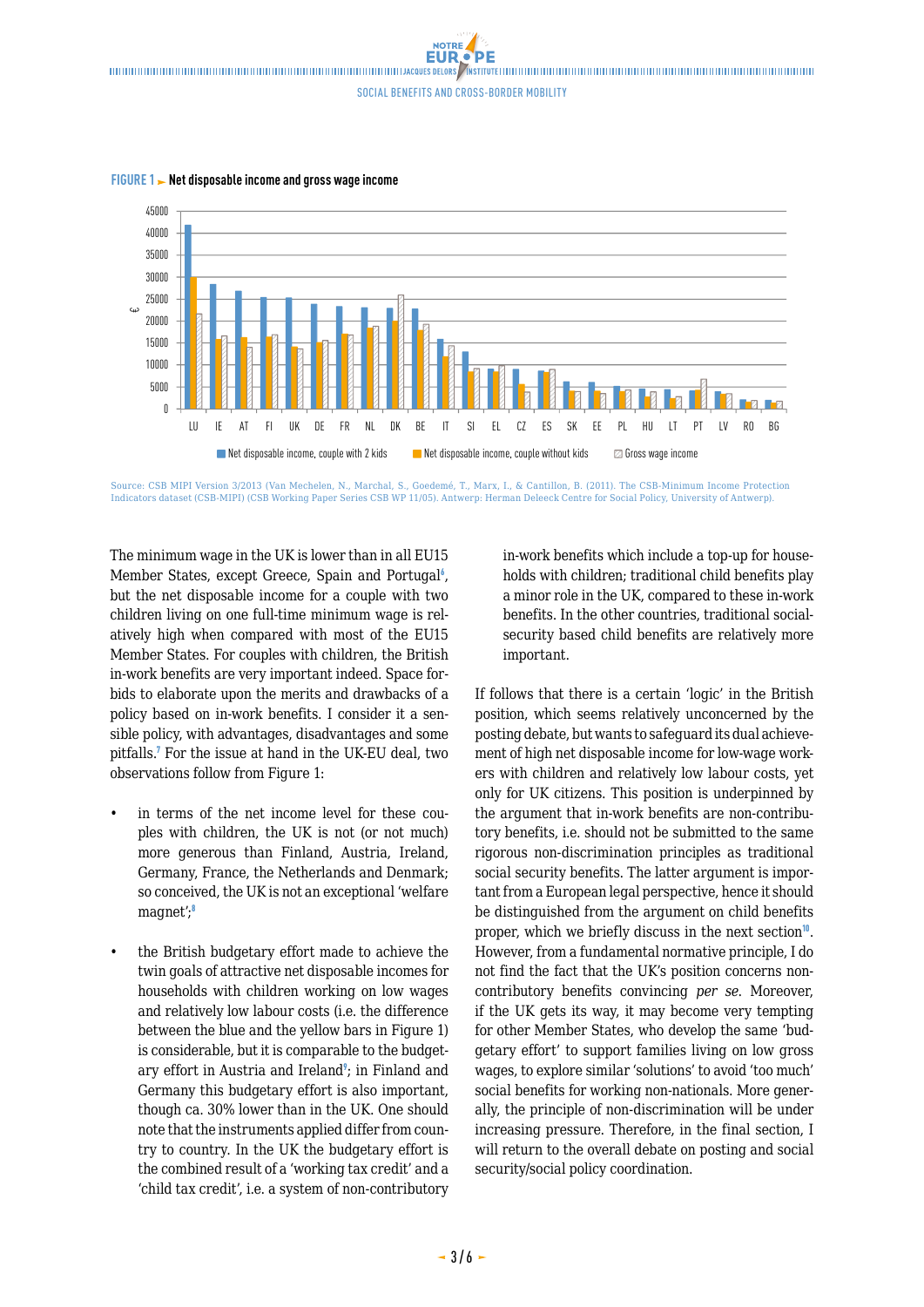**NOTRE** 

### **3. Child benefits**

To pay less, in net income, to Polish workers in the UK than to British workers, for a period of 4 years, goes against the grain of the non-discrimination principles on which the EU is built. The discussion on the level of child benefits is different and more nuanced. Should UK child benefits be lower for children living in Poland, because the cost of living is less? If the debate could be strictly confined to child benefits, which are supposed to compensate to some extent parents with children for the cost of raising children (i.e. if this debate is not extended to, say, pensions), it can be seen as a largely secondary 'implementation' issue from a European perspective. Discussions on child benefits paid to non-resident children typically create big emotions, although, in the UK and other EU Member States, they concern budgetary peanuts. Hence, this matter should be approached with some pragmatism.

A first pragmatic (and minor) consideration is that linking child benefits to the cost of living in each of the 28 Member States, makes the governance of child benefits more complex, not only because one has to differentiate 28 countries, but also because the cost of living is a rapidly changing parameter (take Poland, in which the standard of living is evolving rapidly, not necessarily on a par with what happens elsewhere). Presumably, this would require a specific European coordination mechanism, in order to avoid differences in adjustment parameters across countries that cannot be justified.

The second pragmatic consideration is more important: it is about the kind of discussion on cross-border mobility the representatives of 'mature' welfare states in the EU (say, the EU15) may wish to have with the representatives of less developed welfare states (say, the EU12): should representatives of the most advanced welfare states focus on issues such as lowering child benefits for non-resident children living in less developed welfare states, or should they focus on other questions? I address this question in the next section.

## **4. On the basis of which principles should EU Member States discuss cross-border mobility?**

New Member States such as Poland typically want as little limitations as possible on posting of workers (since a liberal posting regime is economically beneficial for them); simultaneously, they want as little limitations as possible on the principle of non-discrimination in social policy (since such limitations imply a social relapse for Polish citizens). Thus, they apply two principles that are, in terms of rationale and justification, fundamentally at odds with each other, but that seem to serve their short-term interests best. The Dutch government, to take an opposite example, has launched a campaign against what it considers to be excessive and uncontrolled freedom in the realm of posting, and has put this very high on the EU agenda during the recent Dutch EU Presidency. Simultaneously, the Dutch Prime Minister voiced sympathy with Cameron's agenda, notably on child benefits, and signalled that they would like to apply a differentiated scale for child benefits too. Just as the Polish, they apply two contradictory rationales, motivated by what they think is their short-term interest. But is this really their interest?

In fact, in a European negotiation on these matters, the Dutch government should address the Polish government in the following way: "We are not in favour of discriminating Polish citizens in the Netherlands, and we are even not in favour of diminishing Dutch child benefits for children living in Poland. But, please, understand that we do not want to see our social system undermined by excesses in the application of posting."<sup>11</sup>If such would be the principled approach of representatives of mature welfare states, they may strike a better deal with representatives of less developed welfare states on both issues (posting, non-discrimination), compared to a situation in which deviations from the non-discrimination principle and uncontrollable posting proliferate. If deviations from the non-discrimination principle and uncontrollable posting thrive, we will ultimately settle for an equilibrium with less social protection than in the opposite case. Everybody would lose in the end, in an archetypal example of how certain types of coordination yield Pareto-inferior solutions, compared to other types of coordination. Even for a country like the UK which seems, currently, not very concerned by abuses of posting, it may ultimately be better – in terms of its national regulatory capacity – to have a controllable system of posting, rather than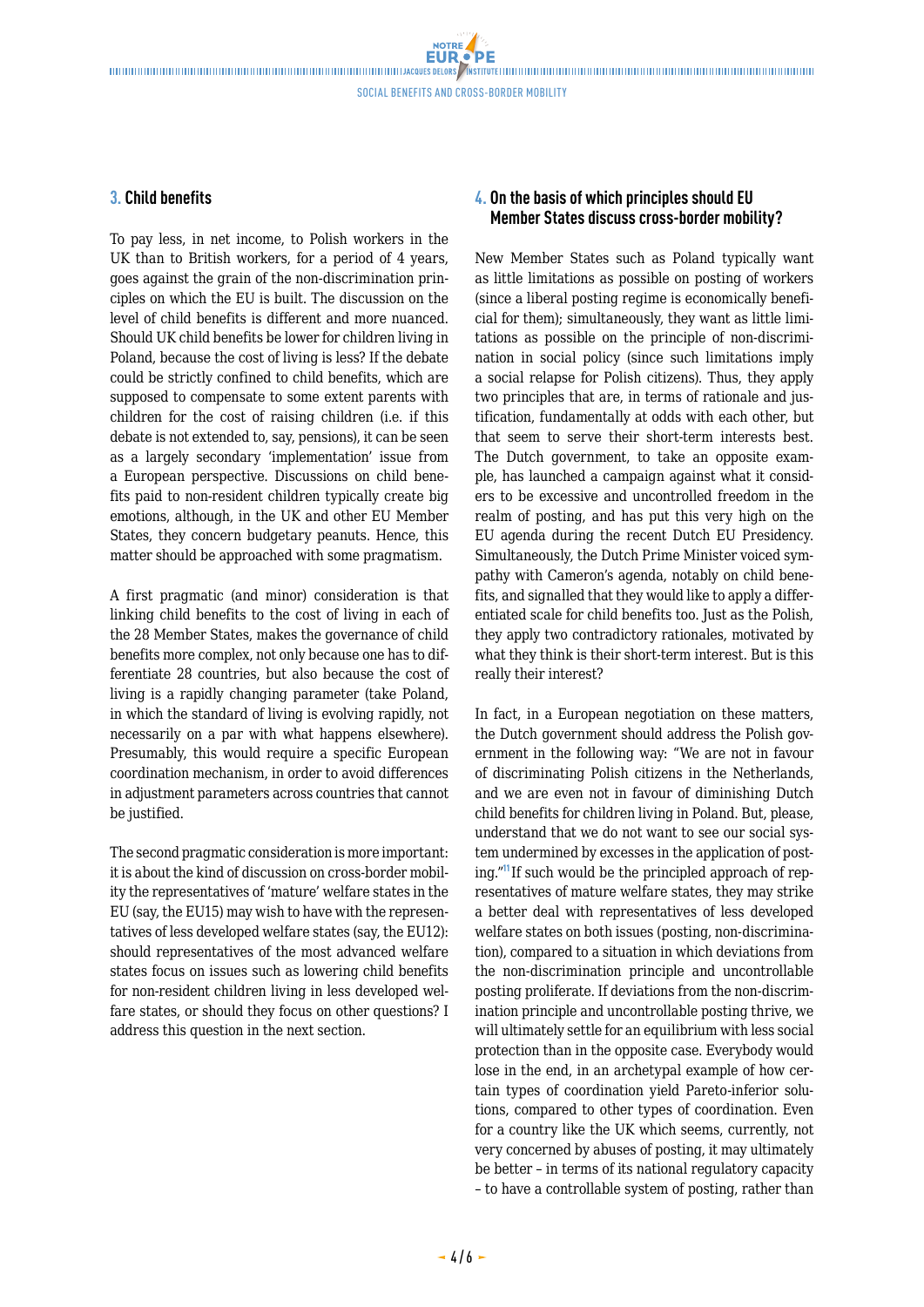**NOTRE FUR** 

a free hand in the application of its in-work benefits for non-British citizens and lower British child benefits for children living elsewhere.

In other words, the compass of our principles may, in the end, be important for the practical results we achieve. Although the debate about the coordination of social security and the debate on posting are now separated (the former being postponed until after the British referendum, the latter currently blocked by resistance in a significant number of Member States) Member States would be well advised to consider them from the same, principled perspective. The challenge is to find a balance between, on one hand, the need for an integrated market in services (for which posting is necessary) and the foundational principle of the EU that mobile workers should be integrated into the 'solidarity circle' of the Member State in which they work, both in terms of wages, working conditions and social security contributions and social policy entitlements.

- **3.** For key data and a useful synthesis of the debate on posting, see Kristina Maslauskaite, ["Posted Workers in the EU: State of Play and Regulatory Evolution"](http://www.delorsinstitute.eu/011-18303-Posted-workers-in-the-EU-state-of-play-and-regulatory-evolution.html), *Policy Paper No. 107*, Jacques Delors Institute, March 2014.
- **4.** Space forbids to elaborate on other dimensions of this challenge, such as the correct treatment of frontier workers.
- **5.** I am grateful to Natascha Van Mechelen (Center for Social Policy Herman Deleeck, University of Antwerp) for making available these data.
- **6.** Sweden is not included in the comparison.
- **7.** As Lane Kenworthy emphasizes in Social Democratic America, Oxford University Press, 2014, it must be combined with a sufficiently generous general minimum wage scheme, which means that employers have to do 'their part' of the income protection of low-productive workers.
- **8. Cf. an argument developed by Declan Gaffney,** "[Are in-work benefits in the UK a magnet for EU migrants?"](http://touchstoneblog.org.uk/2014/12/are-in-work-benefits-in-the-uk-a-magnet-for-eu-migrants/), Touchstone Blog 9.12.2014. I should add that the impact of the UK system on its attractiveness for low-skilled workers from other countries should be assessed with regard to both the supply of non-UK workers and the demand for low-skilled labour by UK companies. With regard to the supply of workers, the comparative generosity of the net income provided is the key determinant; with regard to demand for low-skilled labour, the comparatively low level of wage costs is the key determinant. A priori, it is plausible to argue that the combined impact of supply and demand should boost the low-wage segment of the UK labour market, and thus boost the inflow of non-British citizens in that segment in absolute numbers. Whether that impact occurs in practice would require further research. I am grateful to Bea Cantillon for pointing this out.
- **9.** And lower than in Luxembourg.
- **10.** The legal discussion is complex. The UK in-work benefits are social benefits in the sense of art. 7 (item 2) of Regulation 492/2011 on the free movement of workers; the UK 'child tax credits' are subject to regulation 883/2004 on the coordination of social security rights, but non-contributory and residence-based. Child benefits, discussed in the next section, are subject to regulation 2004/883. I am grateful to Herwig Verschueren for discussing this.
- **11.** Obviously, neither the level of child benefits nor the regulation of posting are matters for bilateral negotiations between the Dutch and the Polish government. I am describing requirements for coalition-building in these EU debates. The example is not purely theoretical. For a reconstruction of earlier discussions on posting, in which the debate on benefits for mobile workers interfered, see Martinsen, D.S., *An Ever More Powerful Court? The Political Constraints of Legal Integration in the European Union*, Oxford: Oxford University Press, 2015, and forthcoming research by Dorte Martinsen.

**<sup>1.</sup>** I thank Sofia Fernandes for useful exchanges on this Tribune.

**<sup>2.</sup>** Sofia Fernandes, "[Access to social benefits for EU mobile citizens: "tourism" or myth?"](http://www.delorsinstitute.eu/011-23039-Access-to-social-benefits-for-EU-mobile-citizens-tourism-or-myth.html), *Policy Paper No. 168*, Jacques Delors Institute, June 2016.